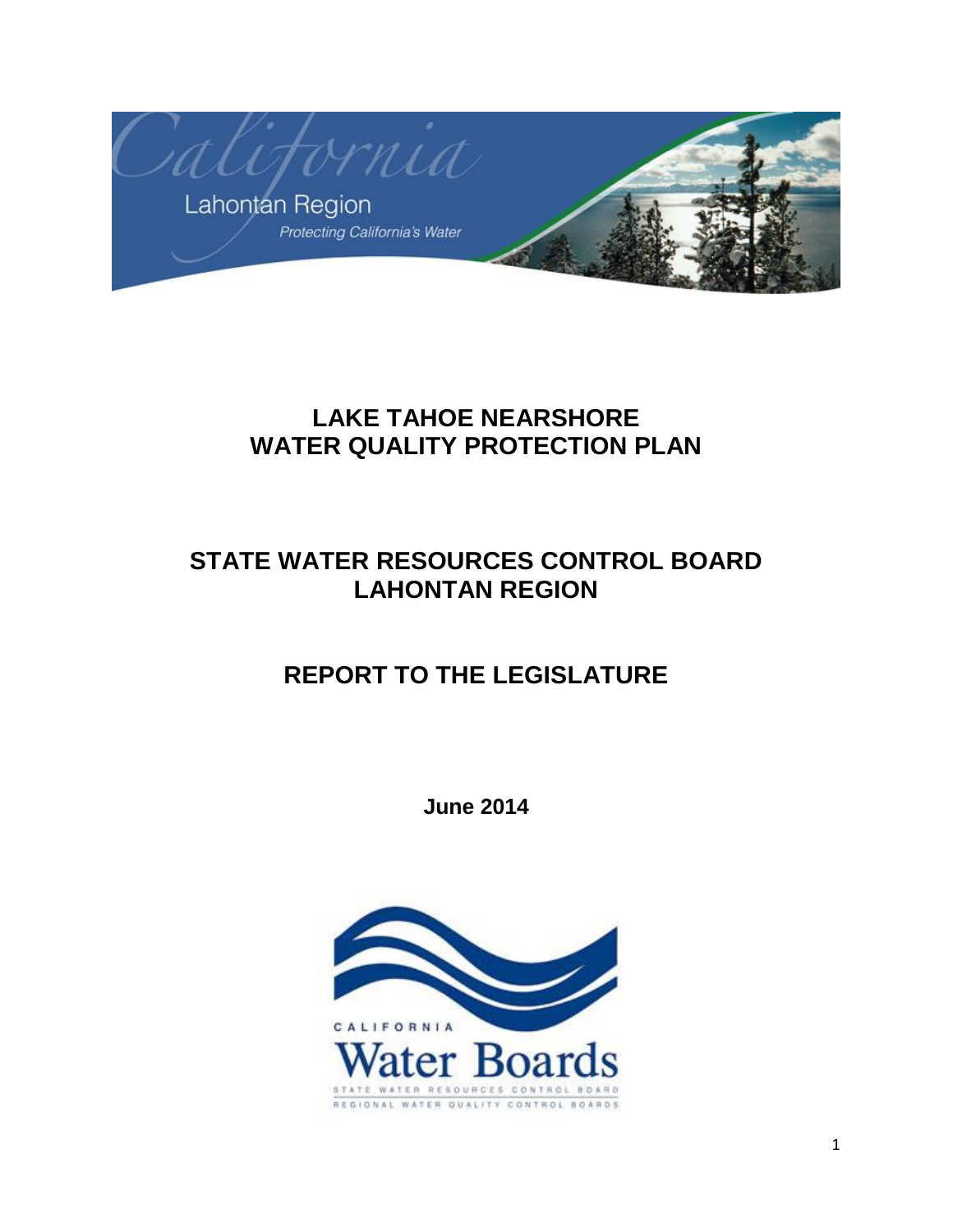

**STATE OF CALIFORNIA**  *Edmund G. Brown Jr., Governor* 

**CALIFORNIA ENVIRONMENTAL PROTECTION AGENCY**  *Matthew Rodriquez, Secretary* 

**STATE WATER RESOURCES CONTROL BOARD LAHONTAN REGION** *2501 Lake Tahoe Blvd, South Lake Tahoe CA 96150*

*Homepage: http://www.waterboards.ca.gov/lahontan/*

*Amy Horn, Chair Kimberly Cox, Vice-Chair Peter C. Pumphrey, Member Don Jardine, Member Keith Dyas, Member Eric Sandel, Member* 

*Patty Kouyoumdjian, Executive Officer*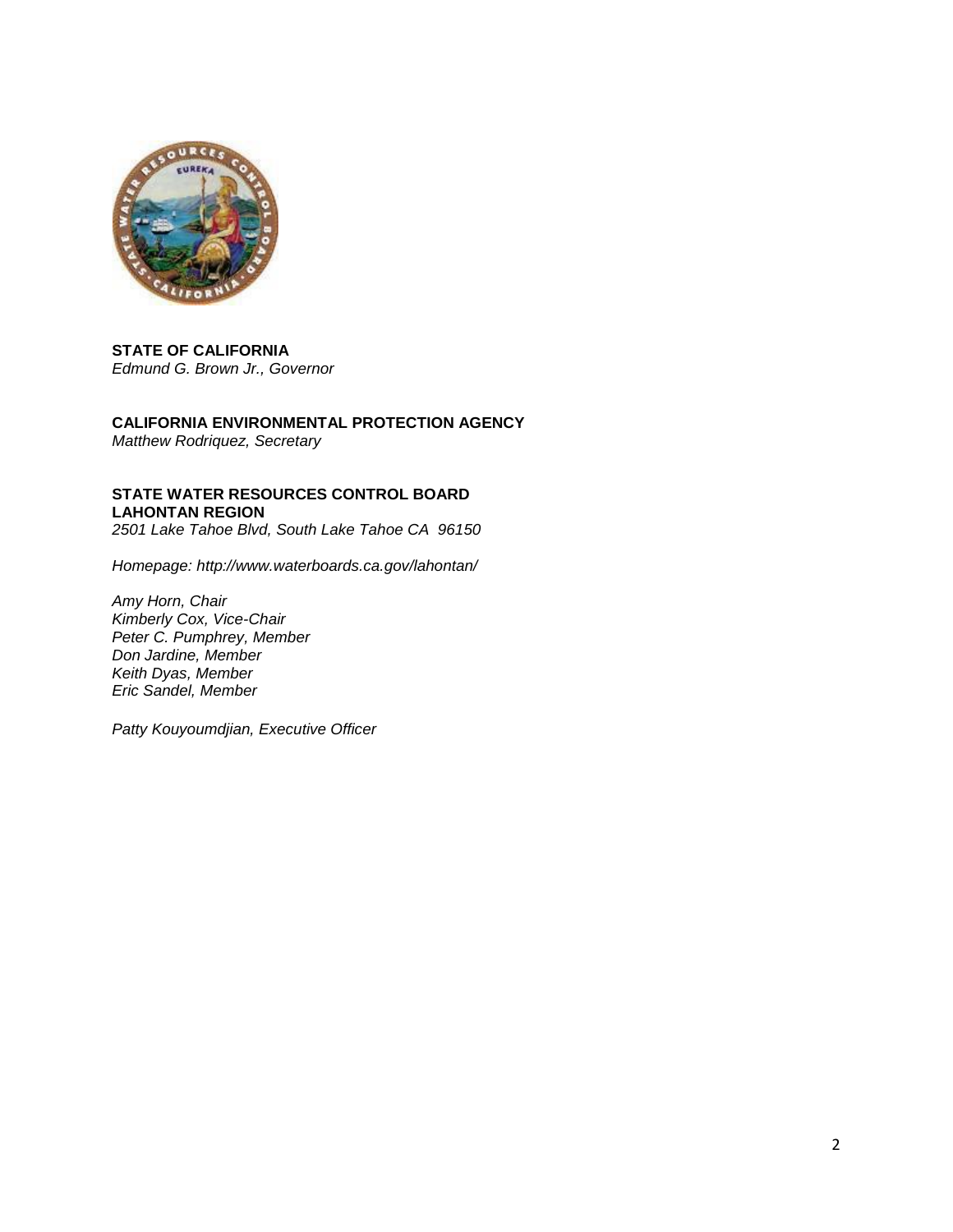### **Executive Summary**

In October 2013 the Desert Research Institute, UC Davis, and University of Nevada at Reno released the Lake Tahoe Nearshore Evaluation and Monitoring Framework Report (Report) [\(NeST 2013\)](http://www.dri.edu/images/stories/centers/cwes/Lake_Tahoe_Nearshore_Evaluation_and_Monitoring_Framework.pdf). The Report presents a conceptual understanding of nearshore environment processes, assesses the heterogenic nature of the nearshore, highlights the lack of data available to characterize the environmental status of the Lake Tahoe nearshore, and emphasizes that current agency implementation efforts will benefit the nearshore environment.

This Lake Tahoe Nearshore Water Quality Protection Plan (Plan) outlines the Lahontan Regional Water Quality Control Board's (Water Board) response to the changes in the Lake Tahoe nearshore environment as informed by the Report. Based on the Report findings and recommendations, the Water Board will proceed with the following actions:

- (1) continue implementing programs that benefit nearshore environmental quality;
- (2) establish and implement an integrated nearshore monitoring plan to track change in the nearshore environment and track pollutant inputs to the nearshore;
- (3) evaluate localized "hotspots" where nearshore change has been documented and assess causes of observed degradation;
- (4) investigate climate change influence on nearshore water quality; and
- (5) assess the need for revised or new water quality standards to protect nearshore water quality.

In establishing and maintaining nearshore water quality protection policies, the Water Board will continue to coordinate with other government agencies and the public. Because available resources are insufficient to fully implement all recommendations, a dedicated annual funding source must be found to adequately protect and enhance Lake Tahoe's precious nearshore. The Plan elements and funding needs are presented in Attachment 1. The Plan also serves as response to a Legislative request in the 2012-2013 Budget Act specific to the Water Board's approach to the nearshore.

### **Background**

The Lake Tahoe nearshore is the portion of the lake in close proximity to the shoreline. It is the area of the lake that people interact with most when viewing the lake from the shore, wading, swimming, enjoying paddle sports, and boating. The Report defines the nearshore as the part of the lake from the shoreline to 350 feet offshore, or to a depth of 69 feet, whichever is a greater area (Figure 1). In parts of the shoreline where there is a shelf present, the nearshore can extend far beyond 350 feet from shore before the depth reaches 69 feet (Figure 2).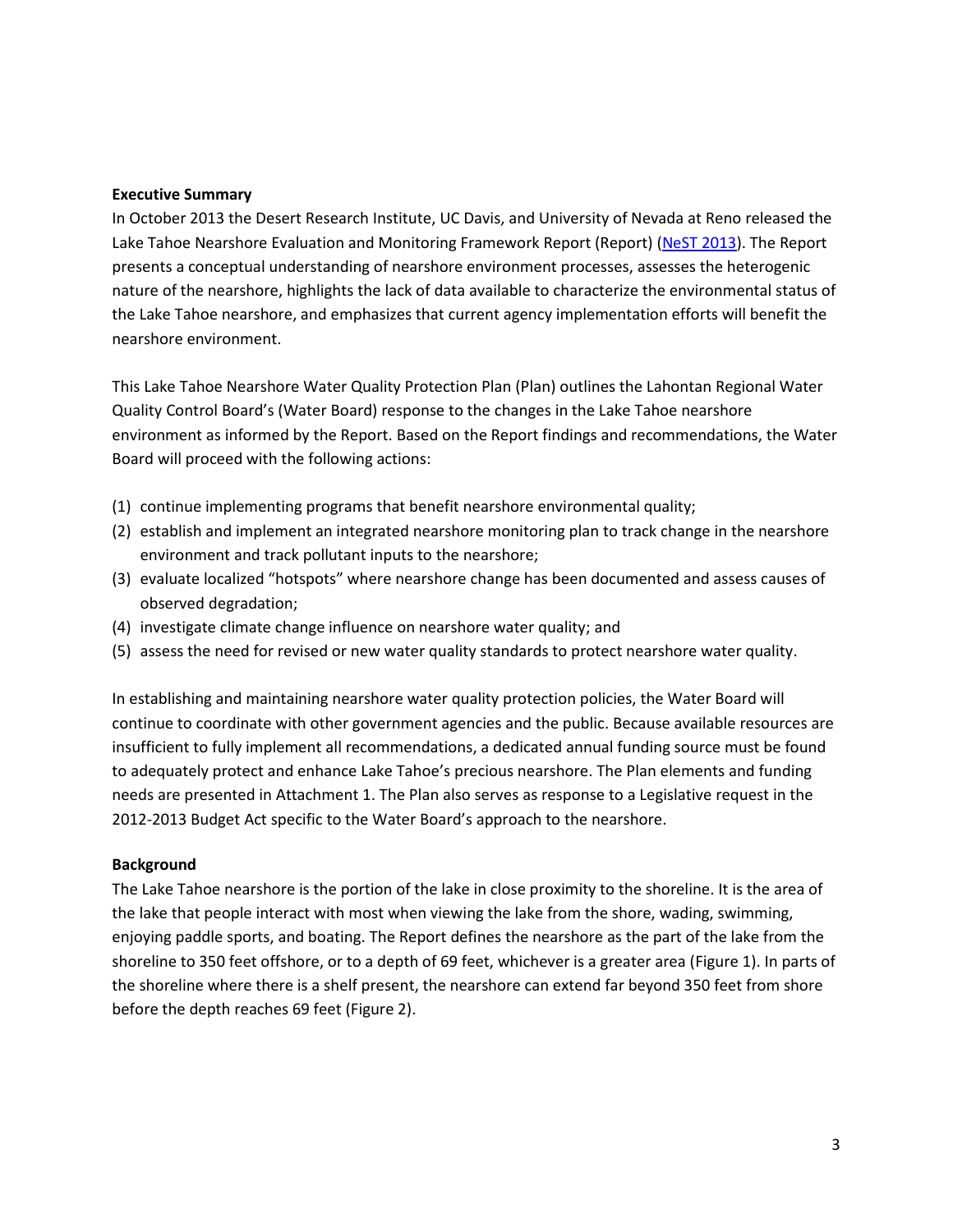

**Figure 1. Definition of Lake Tahoe nearshore for purposes of monitoring and assessment (NeST 2013)**



**Figure 2. Nearshore area variation due to depth (NeST 2013)**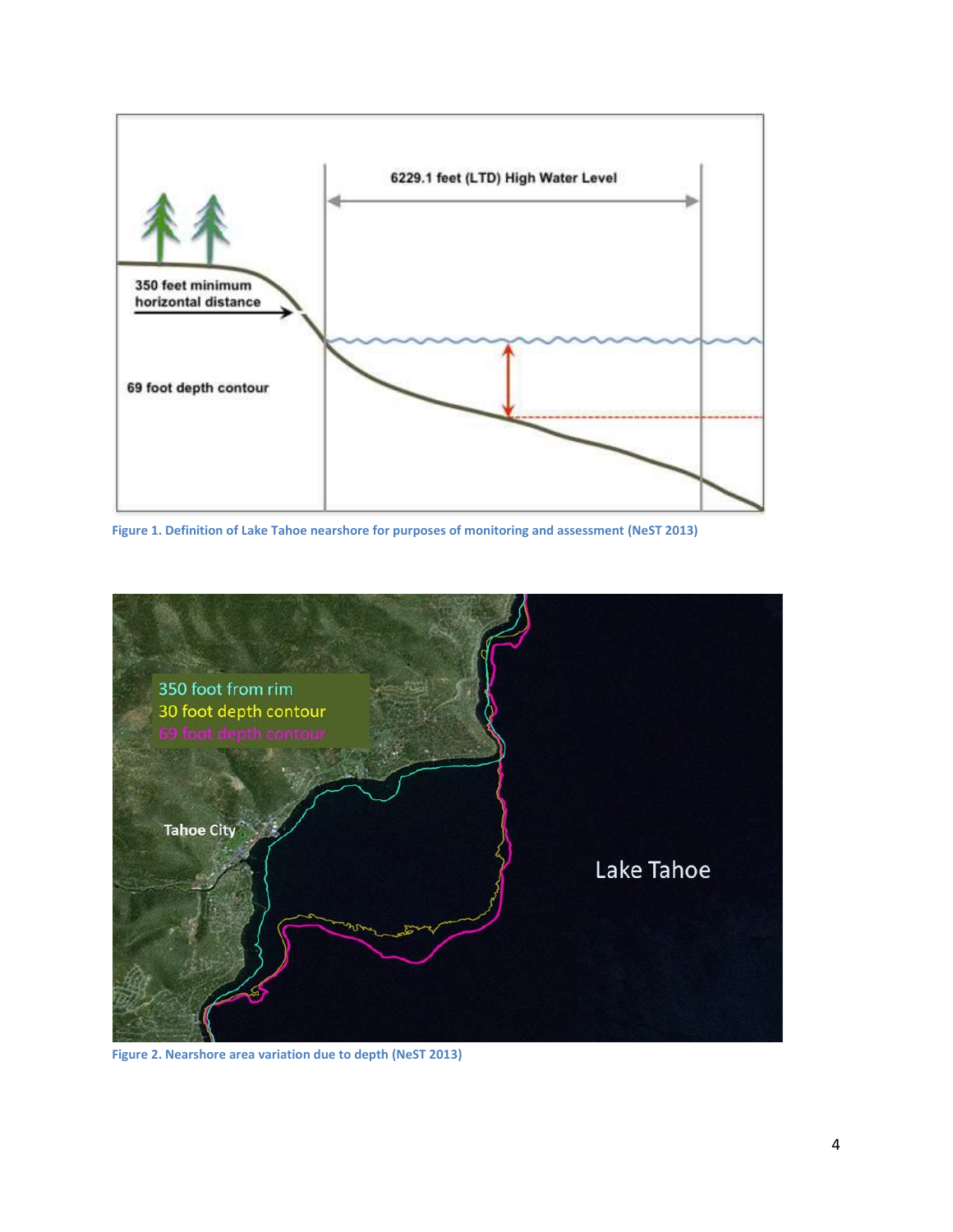The public and natural resource agencies have observed changes to the nearshore waters and the lake bottom. The anecdotal reports include increased algae growth, increased presence of invasive species, and a reduction in nearshore clarity. Figures 3-5 illustrate some of the observed nearshore conditions. The Water Board, Nevada Division of Environmental Protection (NDEP), the Tahoe Regional Planning Agency (TRPA) and the United States Environmental Protection Agency (USEPA) (hereafter referred to as "nearshore agencies"), initiated the nearshore evaluation work documented in the Report to better understand current nearshore conditions, assess how best to monitor change, and establish the desired conditions and resource management objectives for the nearshore environment.



 **Figure 3. Periphyton at Burnt Cedar Beach, Incline Village** *Credit: Sierra Sun*

The Report is the first effort to examine the state of knowledge of the nearshore and establishes a baseline understanding of the Lake Tahoe nearshore environment. The Report includes:

- Nearshore Definition
- Nearshore Desired Condition Statement
- Evaluation of Existing Water Quality Standards for the Nearshore (CA, NV, TRPA)
- Framework for a Nearshore Monitoring Plan
- Evaluation of Recommended Monitoring Metrics
- Conceptual Model of Nearshore Influences and Processes (what affects the nearshore condition)
- Indicator Framework Narrative
- Annotated Bibliography of nearshore research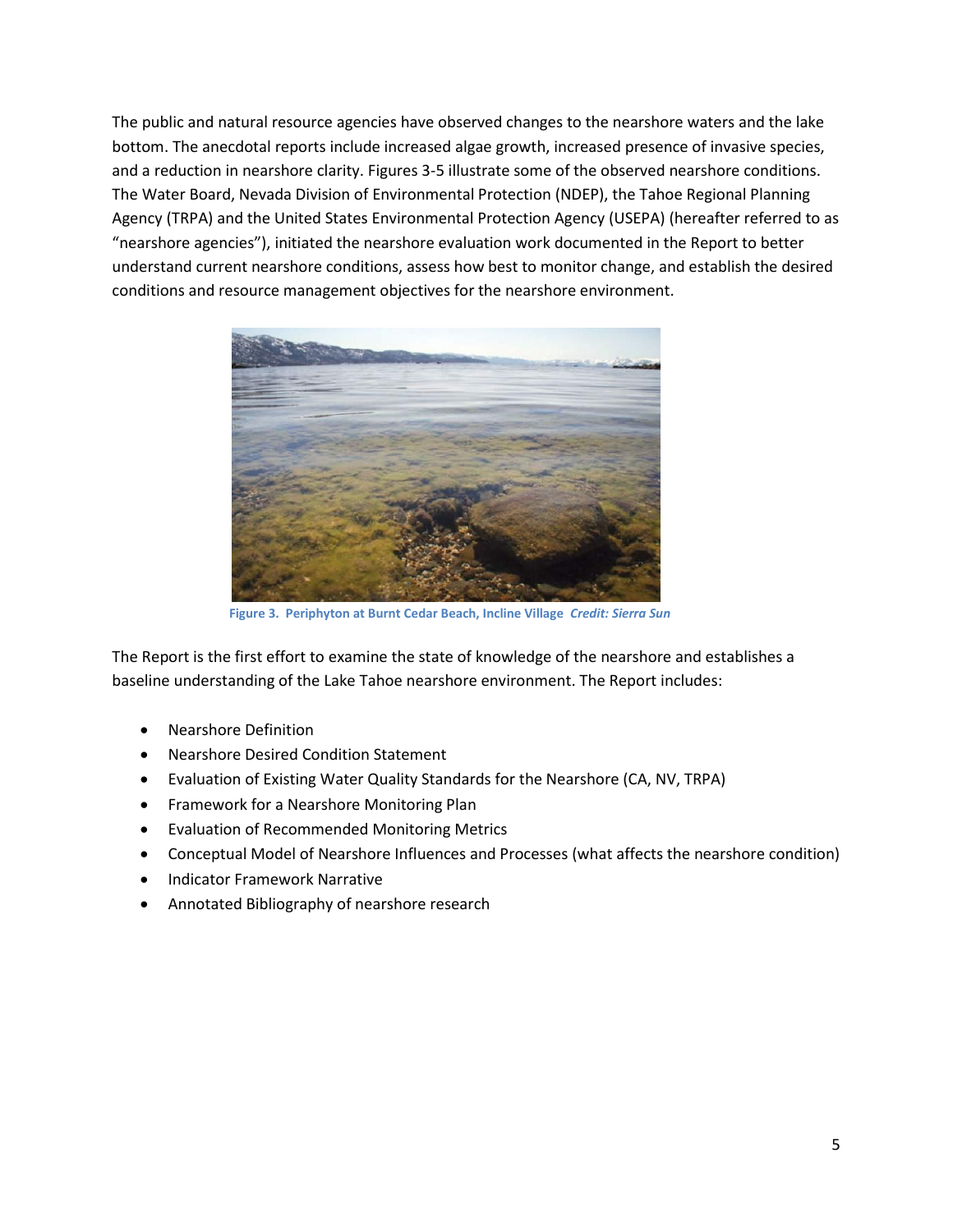## Key Report Findings

- The nearshore is a heterogeneous environment. Its waters are not well mixed, which means the temperature and water quality varies temporally and spatially and the factors affecting one part of the nearshore may differ substantially from those affecting the nearshore at a different part of the lake.
- The nearshore environment reacts slowly to environmental changes. To be successful, efforts to restore and maintain the Lake Tahoe nearshore must be long term and sustained.
- There are many existing water quality standards that apply to Lake Tahoe's nearshore . The Report analyzed 62 standards identified by the Water Board, the TRPA and NDEP applicable to nearshore water quality. The Report lists 23 of these as "important" or "relevant" for nearshore management, and 18 of these as "important" or "relevant" for nearshore monitoring (Attachment 2). Subsequent to initiation of the Report, the TRPA adopted two additional management standards; one for aquatic invasive species and one for periphyton.
- The Report identified the elevated nutrient concentrations (primarily phosphorus and nitrogen), increased sediment inputs, and aquatic invasive species as the primary drivers of change in Lake Tahoe's nearshore environment.
- The Water Board and NDEP's Lake Tahoe Total Maximum Daily Load (TMDL) program is addressing many of the pollutants of concern influencing the nearshore. Primarily, the Lake Tahoe's urban uplands. Current water quality improvement efforts within the Lake Tahoe basin will help improve nearshore conditions.
- There are relatively little data for many nearshore monitoring metrics, though the data that do exist are generally of high quality. A comprehensive lake-wide nearshore monitoring plan must be developed to effectively assess nearshore status and trends.



**Figure 4. Eurasian watermilfoil, an invasive macrophyte, Emerald Bay State Park, before and after treatment to remove the invasive weeds** *Credit: California State Parks*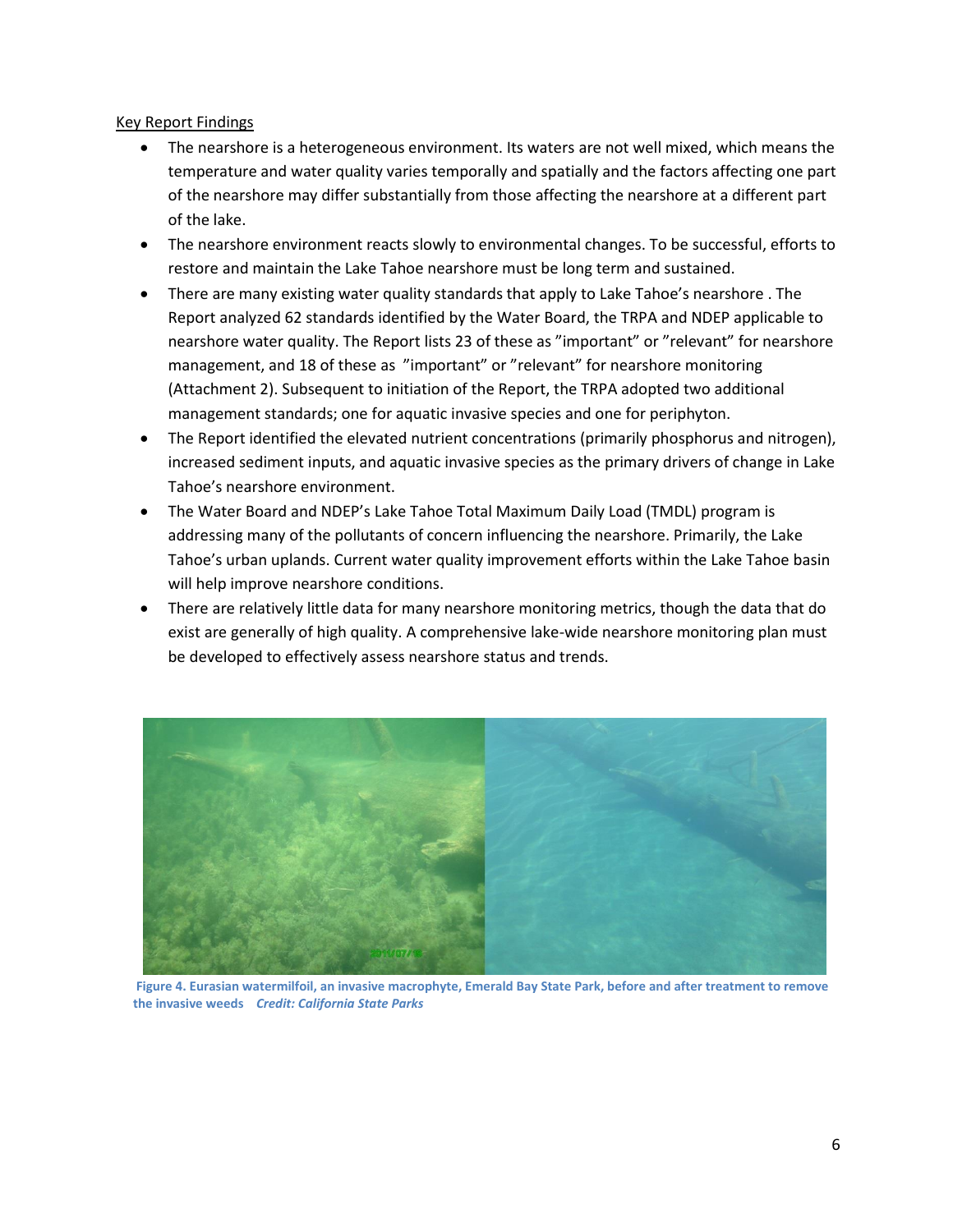### **Lake Tahoe Nearshore Water Quality Protection Plan**

In response to the nearshore Report findings and growing stakeholder concern about observed nearshore environment changes, the Water Board is pursuing a multi-faceted nearshore water quality protection Plan. The Plan includes measures to (1) continue implementing programs that benefit nearshore environmental quality, (2) establish and implement an integrated nearshore monitoring plan track change in the nearshore environment and track pollutant inputs to the nearshore, (3) evaluate localized "hotspots" where nearshore change has been documented and assess causes of observed degradation, (4) investigate climate change influence on nearshore water quality, and (5) assess the need for revised or new water quality standards to protect nearshore water quality.

1. Continue implementing programs that benefit nearshore environmental quality Programs that benefit nearshore water quality include Lake Tahoe TMDL implementation, the Lake Tahoe Aquatic Invasive Species Program (LTAIS), TRPA Regional Plan implementation elements, and public outreach efforts.

The Lake Tahoe TMDL was approved by the US Environmental Protection Agency on August 16, 2011 and emphasizes reducing fine sediment particles, nitrogen, and phosphorus inputs to the lake. These pollutants commonly pass through the nearshore on their way to the deep waters of Lake Tahoe. Consequently, Lake Tahoe TMDL pollutant load reduction efforts will also reduce pollutant inputs that are the primary pollutants promoting turbidity and algae growth in the nearshore. Local government and the two state highway departments are responsible for the bulk of the fine sediment and nutrient load reductions called for by the TMDL. In July 2013, the Water Board accepted three Pollutant Load Reduction Plans submitted by the City of South Lake Tahoe, El Dorado County, and Placer County that outline storm water treatment projects and operations and maintenance activities to reduce fine sediment particle loading to the Lake by 10% by 2016. Similar plans are being prepared by the California Department of Transportation and local and state government partners in Nevada. In addition to storm water treatment facilities installed over the past ten years, storm water managers are focusing on cost-effective street sweeping and traction abrasive application strategies to meet sediment and nutrient load reduction requirements. The program targets actions in areas directly connected to the Lake and tributary streams to directly reduce pollutants affecting both deep water transparency and the nearshore environment.

Aquatic invasive species (AIS) in Lake Tahoe primarily occur in the nearshore. AIS can have considerable impact on native species and the aquatic community structure. They also indirectly affect trophic status and in some cases may contribute to diminished clarity of the nearshore environment. The LTAIS Program addresses the threat of aquatic invasive species through prevention, early detection and control efforts. Outreach efforts and boat inspections have prevented new introductions of AIS, while control efforts are underway to address invasive macrophytes (Eurasian watermilfoil and curlyleaf pondweed) and Asian clams. Ongoing LTAIS Program implementation, including boat inspections and weed and Asian clam control work, is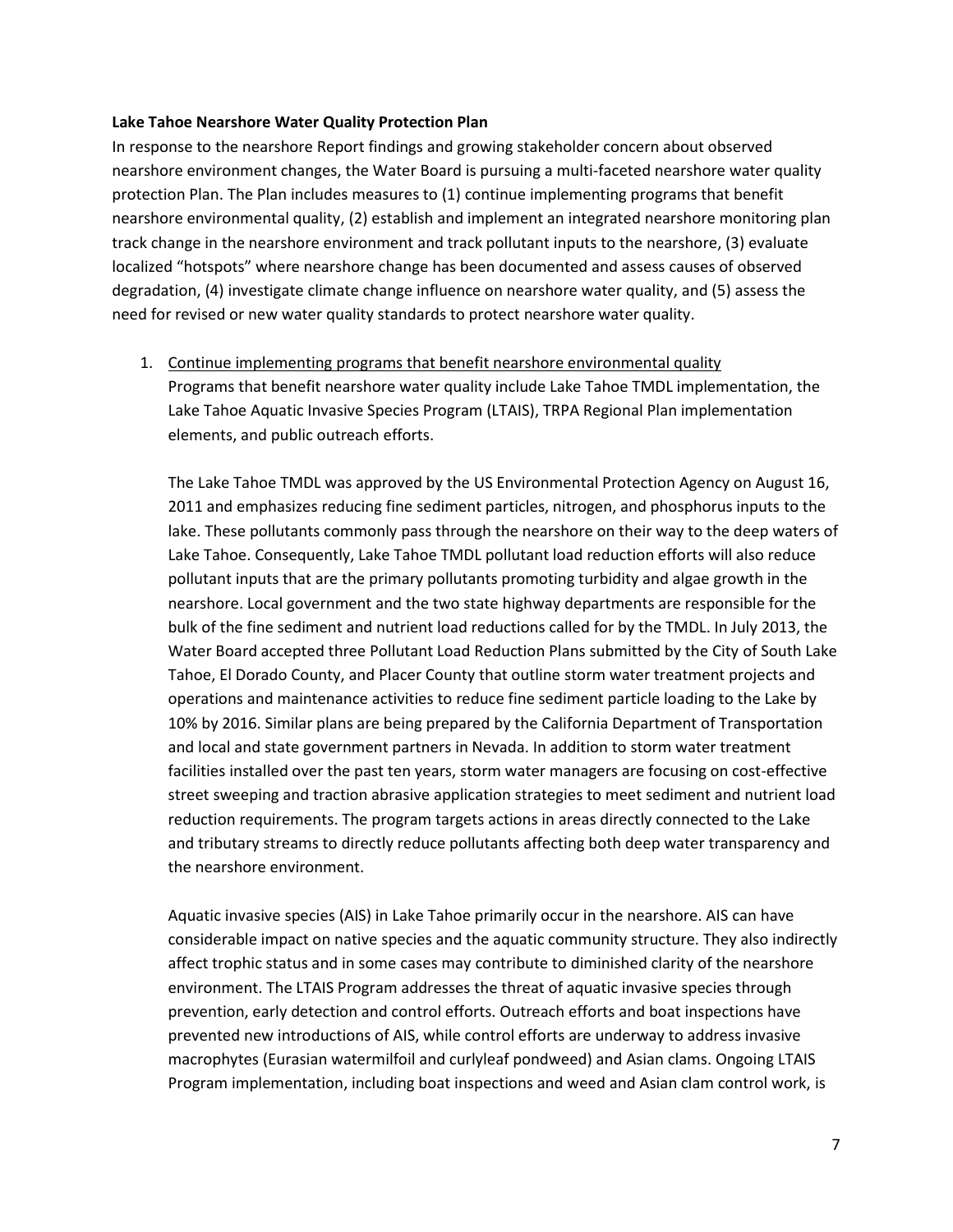crucially important for preventing the introduction of new and aggressive aquatic invasive species to Lake Tahoe and for reducing the extent of existing aquatic invasive infestations.



**Figure 5: Invasive Asian clam shells on the bottom of Lake Tahoe**

In 2012, the TRPA approved amendments to its Regional Plan, including several requirements that will aid the protection of the nearshore. Updated policies on limiting fertilizer use, incentives for the removal and restoration of impervious surfaces on sensitive lands, an emphasis on restoring and protecting riparian areas, and promoting the reduction of vehicle miles traveled are all important elements for nearshore water quality protection. TRPA retained its existing nearshore clarity threshold standard and adopted two new nearshore related threshold standards to reduce extent and distribution of attached algae and aquatic invasive species.

Finally, nearshore protection is a responsibility shared by the resource management agencies and the public. The nearshore agencies are developing outreach materials to educate the public about the nearshore environment and inform the public about actions they can take to protect the nearshore. Many of these actions relate to existing programs, such as the LTAIS Program, or direct the public to volunteer opportunities, such as those offered by the League to Save Lake Tahoe.

- Costs and challenges:
	- o Local government partners lack funding needed to sustain efforts to achieve required Lake Tahoe TMDL pollutant load reduction targets. In particular, cost efficient and highly effective operations and maintenance actions are estimated at \$4 million annually for regulated jurisdictions in California. Proposition 218 limits local government's ability to raise local revenue and federal and state grant funds generally don't allow for operation and maintenance expenditures.
	- o The LTAIS Program faces an uncertain future if sustained funding is not found. Federal funding sources supporting the program are expected to expire after 2014, leaving an estimated shortfall of approximately \$1.5 million annually.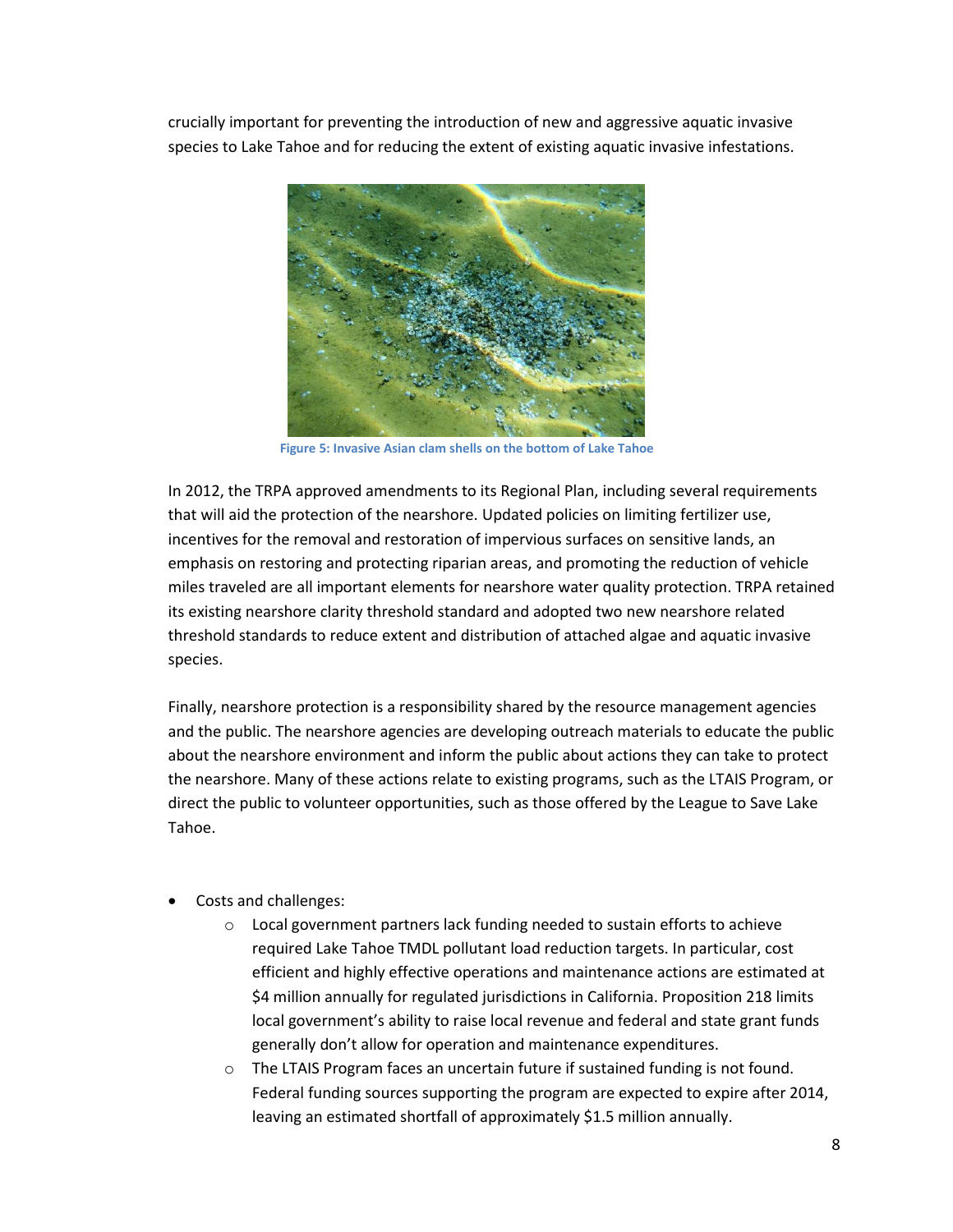## 2. Establish and implement an integrated nearshore monitoring plan.

Current nearshore monitoring efforts funded by the Water Board include monitoring phytoplankton related metrics (algal growth potential bioassays that measure biostimulatory content of nutrients in the water and the quantification/identification of phytoplankton species in the water column) and periphyton quantification. The Water Board is working cooperatively with the nearshore agencies to develop a more comprehensive nearshore monitoring program that will incorporate water quality, water clarity, and biological community status monitoring in addition to the parameters already measured. Additional nearshore monitoring will enable the agencies to characterize environmental conditions, track changes in key environmental indicators, and identify nearshore areas that warrant further investigation. The Water Board also supports additional monitoring efforts to track pollutant inputs to the nearshore from tributary streams

The Report recommends ten important monitoring metrics to track nearshore health status:

- Turbidity (cloudiness of the water)
- Transmissivity (light penetration in the water)
- Chlorophyll (an indicator of lake productivity)
- Phytoplankton (floating algae)
- $\bullet$  Periphyton (attached algae see Figure 3)
- Macrophytes (vascular plants see Figure 4)
- Macroinvertebrates (see Figure 5)
- Fish and crayfish
- **•** Toxicity
- Harmful Micro-organisms

Evaluating these metrics in addition to current monitoring tasks will allow resource managers to better understand the physical attributes and the biological elements of the nearshore environment.

A nearshore water quality monitoring program is one element of the larger Lake Tahoe water quality monitoring effort that includes monitoring Lake Tahoe's deep waters, a stormwater monitoring program, and the Lake Tahoe Interagency Monitoring Program that monitors tributary waters. These combined monitoring efforts enable resource managers to track and understand the relationship between stormwater, stream inputs, and the status of the nearshore and mid-Lake environments.

- Schedule:
	- $\circ$  Pilot monitoring program implementation 2014-2015 (as resources allow)
	- $\circ$  Ongoing data collection, analysis, and reporting 2015-annually (as resources allow)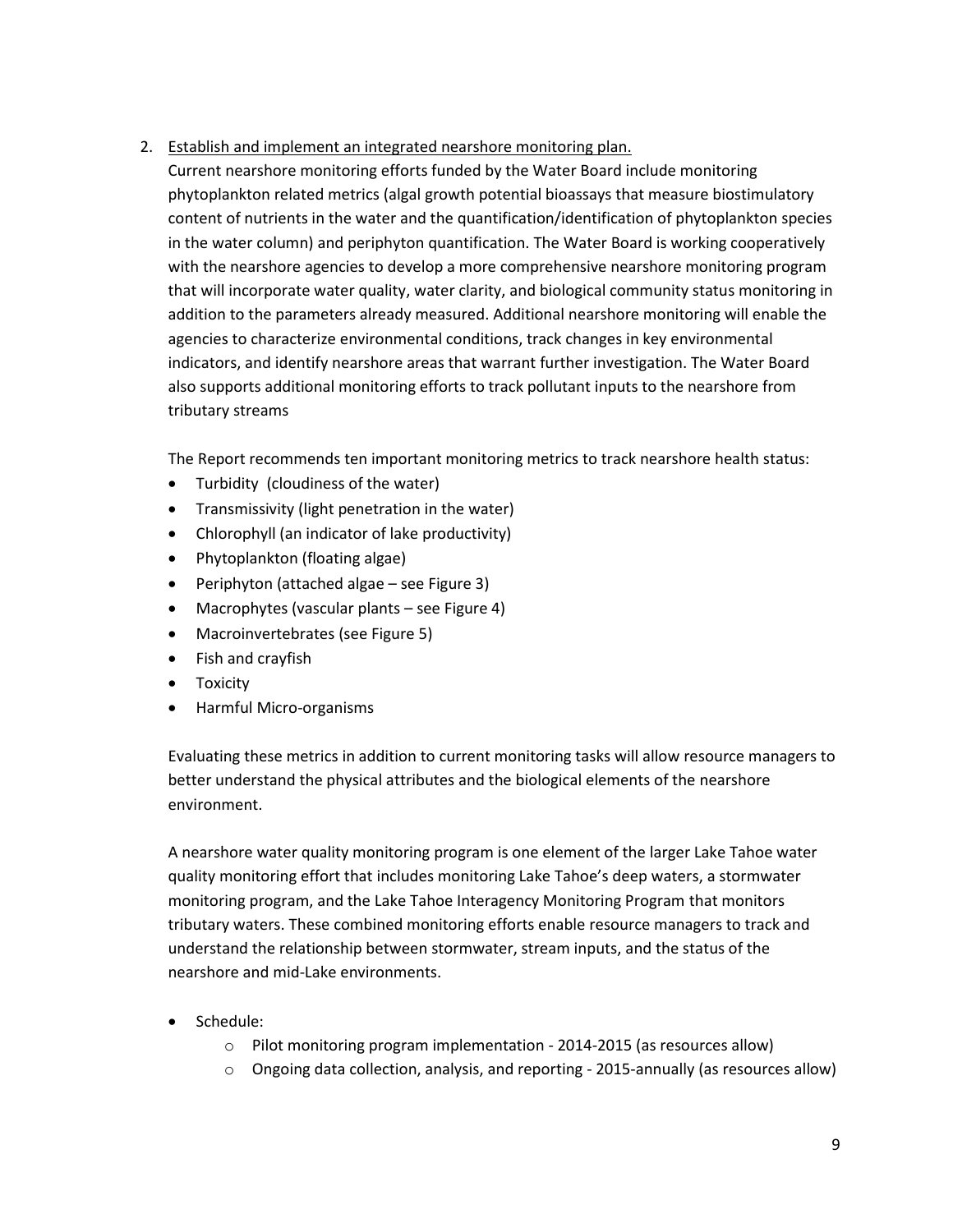- Costs and Challenges:
	- $\circ$  A sustained nearshore monitoring effort is estimated to cost approximately \$450,000 annually (Attachment 1). Currently available nearshore monitoring resources are estimated at \$300,000/year, leaving an annual monitoring budget shortfall of roughly \$150,000.
	- o Refining monitoring program methods further work is needed to establish appropriate sample locations and frequencies and identify efficient monitoring parameters to limit monitoring program costs.
	- o Additional Water Board staff resources (1 PY Environmental Scientist) will be needed to support water quality monitoring at Lake Tahoe. The Environmental Scientist will develop experimental designs, evaluate complex monitoring data to track pollutant inputs to the lake, provide quality assurance, and produce comprehensive water quality reports.

## 3. Evaluate localized "hotspots" where nearshore change has been documented

The nearshore agencies have identified the need for geographically focused investigations of land uses and soils/geology to determine the causal factors affecting localized nearshore "hotspots" where elevated periphyton, increased turbidity, and/or high invasive clam populations have been measured. Controllable factors, such as proximity of impervious surface to the lake, sewer line exfiltration, concentrated recreation activities, and uncontrollable factors such as climate change and geology may be responsible for observed conditions. The nearshore agencies have identified increased periphyton growth on the northwest shore (from Tahoe City south through the outlets of Blackwood and Ward Creeks) as an initial hotspot to begin causal assessment analysis. Some stakeholders have expressed concern that leaking sewage lines may be a source of nutrients to the nearshore. While the large collection and conveyance systems are regularly inspected for leaks, smaller systems that are less frequently inspected and maintained could pose a problem. At the Water Board's direction, Water Board staff will work with local wastewater management agencies to investigate the integrity of laterals and other small collection and conveyance facilities and assess their integrity and evaluate whether leaks from these systems could be causing shallow groundwater pollution.

In addition, the Lahontan Water Board will work cooperatively with other nearshore agencies to conduct targeted stormwater monitoring, land use assessment, groundwater monitoring, and sewer line infrastructure analysis coupled with nearshore condition monitoring to investigate the factors possibly responsible for the observed elevated periphyton growth.

Following causal assessments monitoring and analysis, the Lahontan Water Board and other regulatory agencies in the Lake Tahoe region will be better suited to adapt current regulatory and implementation tools to address identified problems. Future causal assessment studies may target the invasive clam populations noted on the east shore in Marla Bay and areas of elevated turbidity along Lake Tahoe's south shore.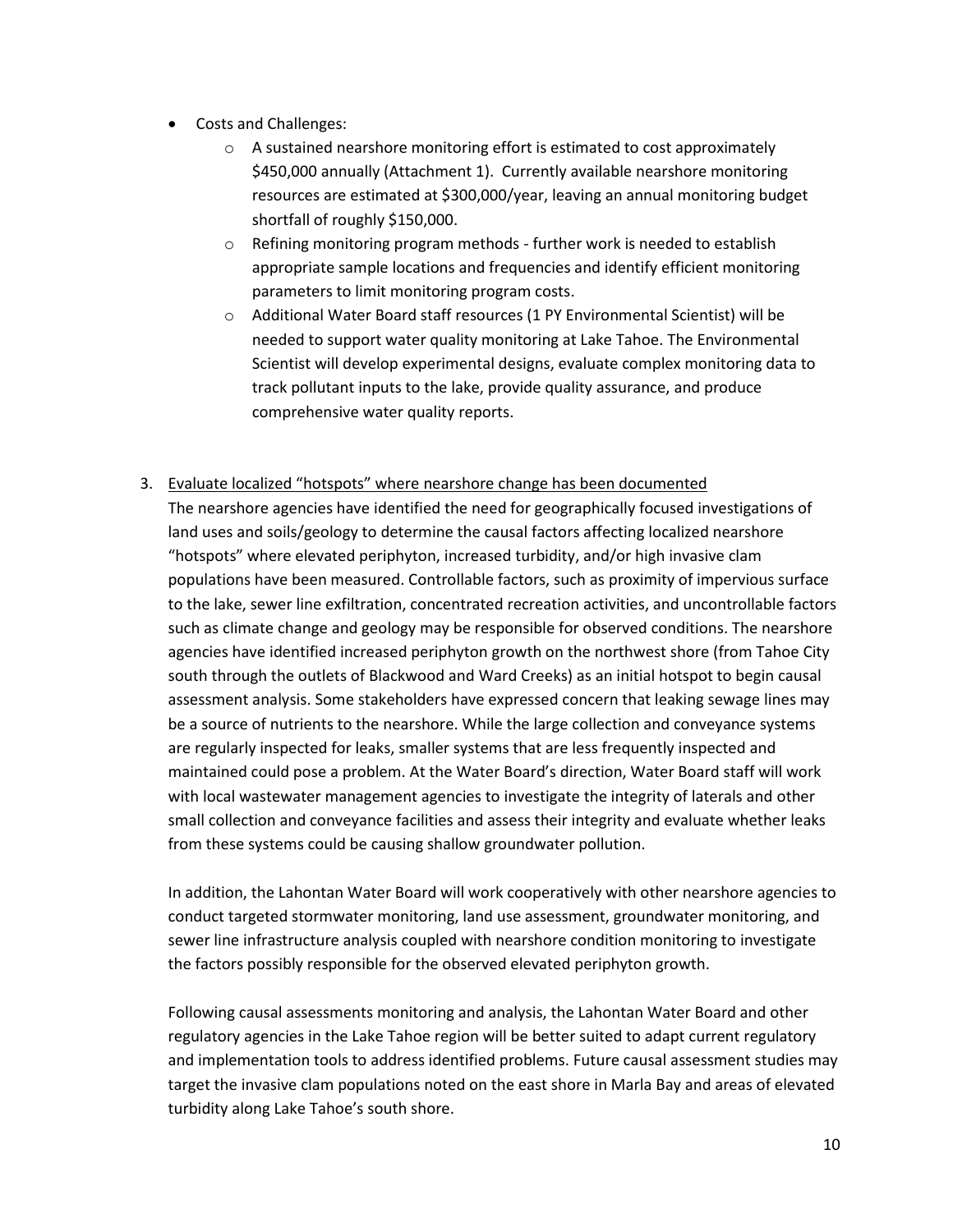- Schedule:
	- $\circ$  Targeted causal analysis for northwest shore periphyton growth 2015 2016
	- $\circ$  Targeted causal analyses for other identified nearshore hotspots as identified by monitoring (as resources allow).
- Costs and challenges
	- o Individual causal analysis studies are estimated at \$250,000-\$400,000 per investigation. The Water Board secured \$200,000 from the State Water Resources Control Board to investigate nearshore changes in the northwest part of the lakeshore. Further analysis or investigations of other hotspots will require additional resources.

# 4. Investigate climate change influence on nearshore water quality

Climate change impacts on Lake Tahoe's nearshore environment are evident in elevated water quality temperature, changing species composition, and increased algal growth potential. The nearshore agencies are committed to better understanding the impacts of climate change and how those changes differ from locally controllable inputs and natural environmental variability. Ongoing status and trend monitoring, along with the causal analysis studies will provide critical context for determining how the changing climate is influencing Lake Tahoe's nearshore environment.

- Schedule:
	- o Initial status and trend monitoring to continue from 2014-2016
	- o Causal analysis studies to be initiated in 2015 (as resources allow).
- Cost and challenges:
	- o Technical challenges associated with defining the scope, duration and cost of climate change study with an emphasis on assessing nearshore conditions.
	- o Integrating existing data and the need for data collection
	- $\circ$  Securing funding for status and trend monitoring and causal analysis studies needed to support climate change assessment
- 5. Assess the need for revised or new water quality standards to protect nearshore water quality The Water Quality Control Plan for the Lahontan Region (Basin Plan) includes specific water quality standards for Lake Tahoe, including several that are important to the management of nearshore waters. The Report identified nine Basin Plan standards as important to nearshore water quality management, including standards for water clarity, phytoplankton growth, concentrations of biostimulatory substances, suspended materials, and biological indicators. These standards protect Lake Tahoe's clear waters and the biological community that lives in the nearshore. The clarity standards are designed to prevent clarity loss from upland and in-lake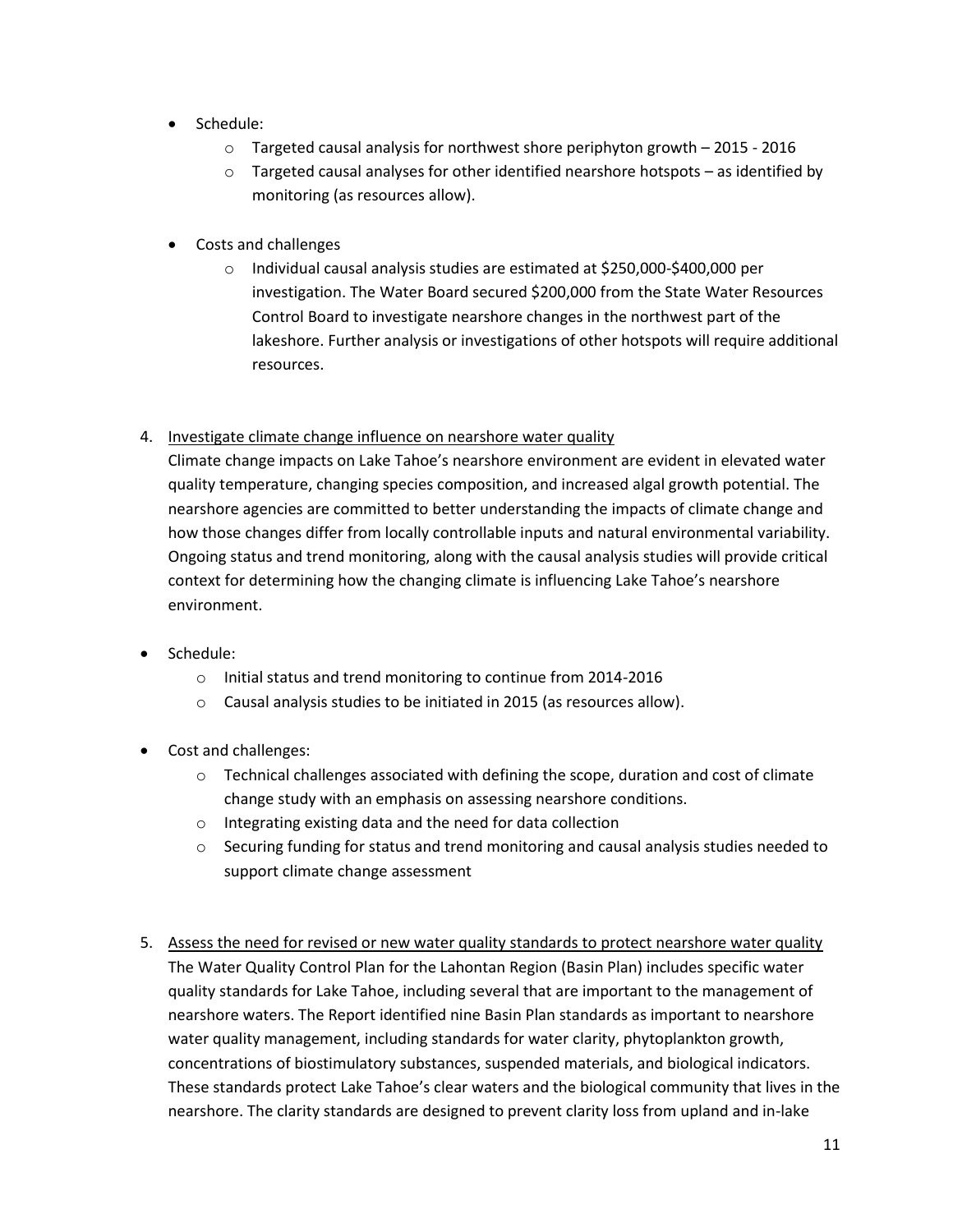causes. The biostimulatory substances, biological indicator, and phytoplankton standards are designed to prevent algae growth from reaching nuisance status and impacting clarity. Data collection anticipated as part of the comprehensive nearshore monitoring work will provide the Water Board with needed information to assess compliance with existing nearshore-related standards and to take action where monitoring shows a violation of these standards.

In assessing the need for new water quality standards, the Water Board must consider whether any proposed metric would provide added value over existing standards. Any new metric would need to be dynamic enough to reflect environmental change, yet static enough for consistent and accurate measurement, and be responsive to controllable inputs to allow for meaningful resource management input. The Water Board must also consider the cost associated with standard development, including data collection and target setting, to determine if the expense related to developing a new water quality standard would outweigh the benefit of applying resources to other actions to protect, improve, and maintain the nearshore environment.

Of the ten metrics recommended for monitoring in the Report, only one (periphyton) is identified as having sufficient data at this time to support creation of a new numeric standard. The Basin Plan currently includes a narrative water quality objective for biological indicators in Lake Tahoe that explicitly addresses the importance of controlling periphyton growth. The standard states:

*For Lake Tahoe, algal productivity and the biomass of phytoplankton, zooplankton, and periphyton shall not be increased beyond the levels recorded in 1967-71, based on statistical comparison of seasonal and annual means.*

The Water Board may consider updating the above-referenced standard or other nearshore standards, pending the collection of monitoring data, but such action is not necessary to support ongoing nearshore water quality protection work.

Metrics other than periphyton do not have sufficient data available to support creation of new water quality standards. The monitoring program framed in the Report has been crafted to track the environmental status and trends of nearshore water quality. Data collection support standard development for parameters other than periphyton would require a more intensive and directed effort. A water quality sampling program explicitly targeted at collecting data to support new standard development would need to be developed, funded, and implemented.

As noted, the Water Board is committed to the ongoing collaborative work to develop and implement a comprehensive status and trend monitoring program, as well as targeting investigative monitoring at nearshore hotspots. As data become available, the Water Board will continue to assess the need and value for revised and/or new water quality standards that explicitly address Lake Tahoe's nearshore environment.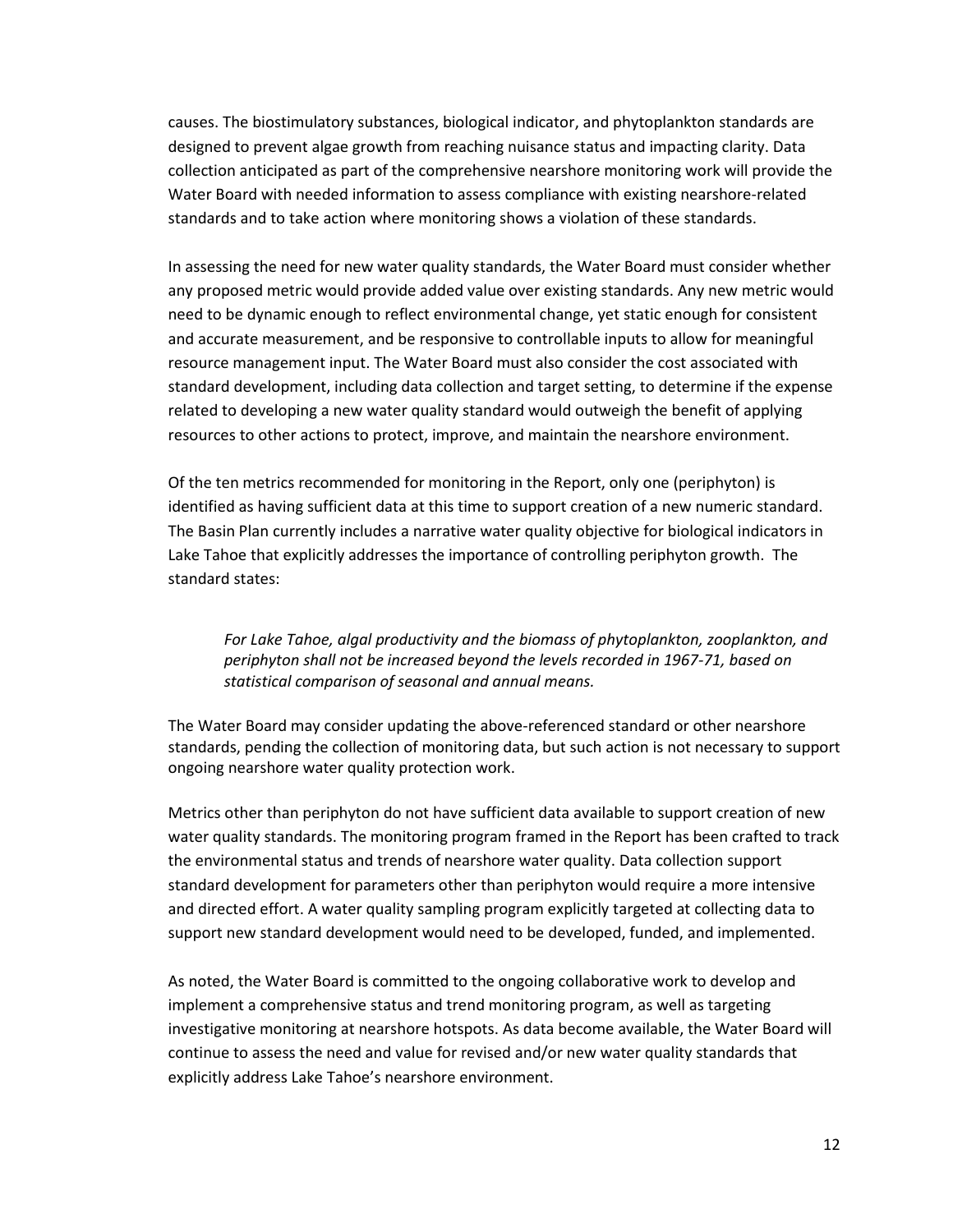- Schedule:
	- o Limited periphyton monitoring 2014-2016
	- o Additional data collection for other parameters 2016+ (as resources allow).
- Costs and challenges:
	- o Insufficient data for establishing new standards
	- o Insufficient funding for a targeted standard-specific monitoring study \$200,000- \$500,00 depending on selected metric and available data

## **Assembly Bill 1464 (Chapter 21, Statutes of 2012)**

California Governor Edmund G. Brown signed into law the Budget Act of 2012, which included a requirement that the Water Board prepare a schedule for nearshore objectives based on the Report. Specific language from the law states:

*The Lahontan Regional Water Quality Control Board shall, within 120 days of receipt of a scientific report on Lake Tahoe near-shore indicators, establish a schedule for the development and adoption of Lake Tahoe near-shore water quality objectives to improve Lake Tahoe near-shore water quality conditions along with a comprehensive implementation strategy describing the nature of actions and associated timelines that will be necessary to implement the plan or its component parts.*

This Plan serves as a direct response to the above-referenced requirement.

## **Citation**:

[NeST 2013:](http://www.dri.edu/images/stories/centers/cwes/Lake_Tahoe_Nearshore_Evaluation_and_Monitoring_Framework.pdf) Heyvaert, A.C., Reuter, J.E., Chandra, S., Susfalk, R.B., Schaldow, S.G. Hackley, S.H. 2013. Lake Tahoe Nearshore Evaluation and Monitoring Framework. Final Report prepared for the USDA Forest Service Pacific Southwest Research Station.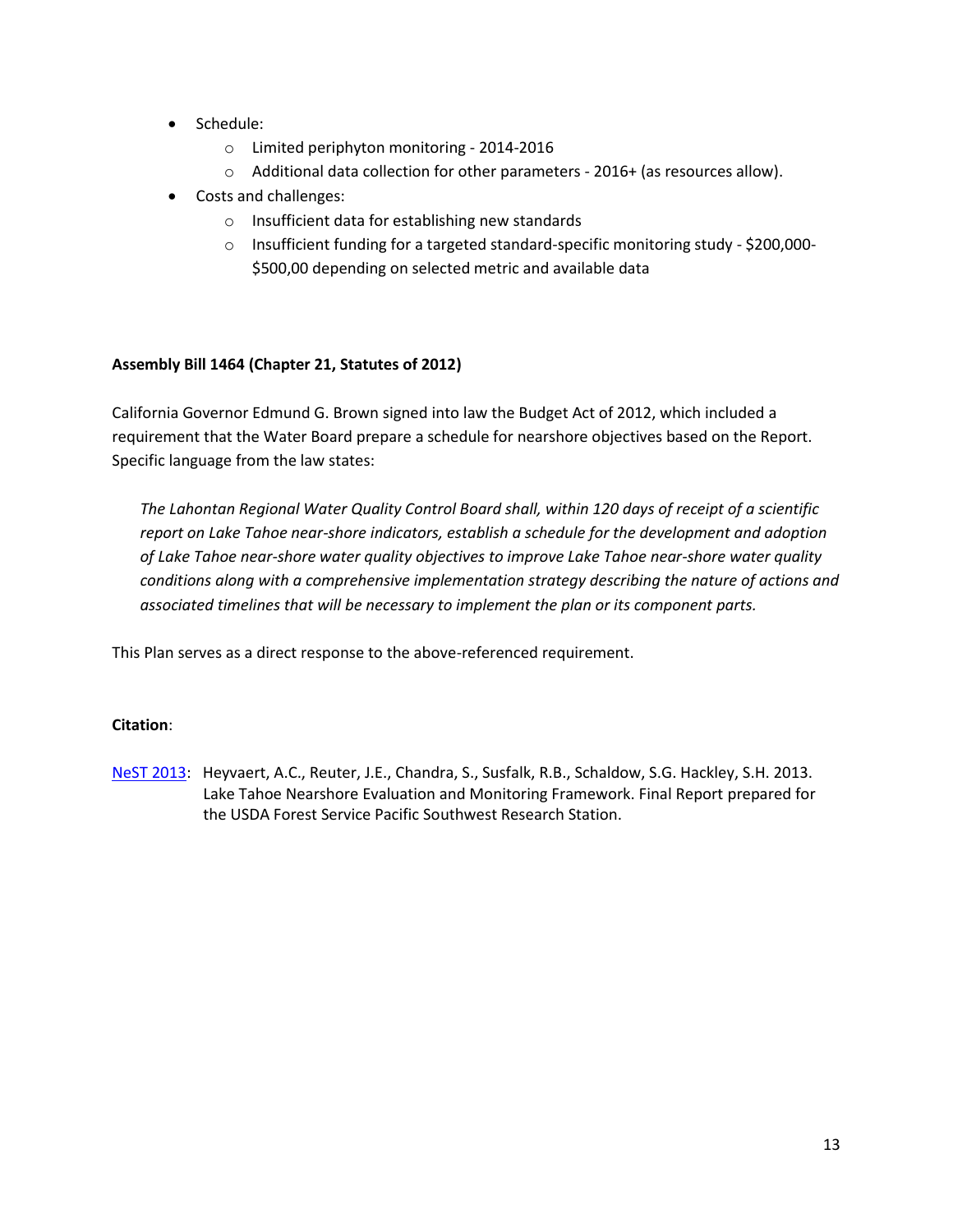|   | Nearshore Plan Measures                | Existing Funding,      | Funding need 2014 | <b>Annual Funding Need</b> |  |  |  |  |  |
|---|----------------------------------------|------------------------|-------------------|----------------------------|--|--|--|--|--|
|   |                                        | 2014                   |                   |                            |  |  |  |  |  |
|   | <b>Existing Program Implementation</b> |                        |                   |                            |  |  |  |  |  |
|   | Lake Tahoe TMDL                        |                        |                   | \$4M <sup>1</sup>          |  |  |  |  |  |
|   | <b>LTAIS Program</b>                   | $$1,660,000^2$         |                   | \$1.5M                     |  |  |  |  |  |
|   | <b>Nearshore Monitoring Program</b>    | $$300,000^3$           | \$150,000         | \$450,000, 1 PY            |  |  |  |  |  |
| 3 | Nearshore Hotspots Investigation       | \$200,000 <sup>4</sup> |                   | \$250,000-400,000          |  |  |  |  |  |
| 4 | Climate Change Influence Investigation |                        |                   | \$200-500K                 |  |  |  |  |  |
| 5 | Nearshore Specific Standard Assessment |                        |                   | \$200-500K                 |  |  |  |  |  |

#### **Attachment 1. Estimated Nearshore Plan Funding Needs and Schedule**

<sup>1</sup> Estimated local government storm water facility and roadway operations and maintenance costs that are critically important for achieving Lake Tahoe TMDL load reduction targets.

<sup>2</sup> Estimated 2014 inspection fee collection of \$680k; One-time funding of \$680k; 2014 program cuts. Also includes \$150k from the Lake Tahoe Science and Lake Improvement Account, matched by \$150k from the California Tahoe Conservancy. The Lake Tahoe Science and Lake Improvement Account was created by Senate Bill 630 (Chapter 762, Statutes of 2013).

<sup>3</sup> Existing annual funding of \$150k and \$150k from The Lake Tahoe Science and Lake Improvement Account for monitoring nearshore parameters and nearshore pollutant inputs. Funding need includes 1.0 PY Environmental Scientist.

4 State Water Resources Control Board, Discretionary Contracts Fund

|   | <b>Nearshore Plan Measures</b>         | 2014 | 2015 | 2016 | $2017+$ |
|---|----------------------------------------|------|------|------|---------|
|   | <b>Existing Program Implementation</b> |      |      |      |         |
| 2 | Nearshore Monitoring Program           |      |      |      |         |
| 3 | Nearshore Hotspot Investigation        |      |      |      |         |
| 4 | Climate Change Influence Investigation |      |      |      |         |
|   | Nearshore Specific Standard Assessment |      |      |      |         |